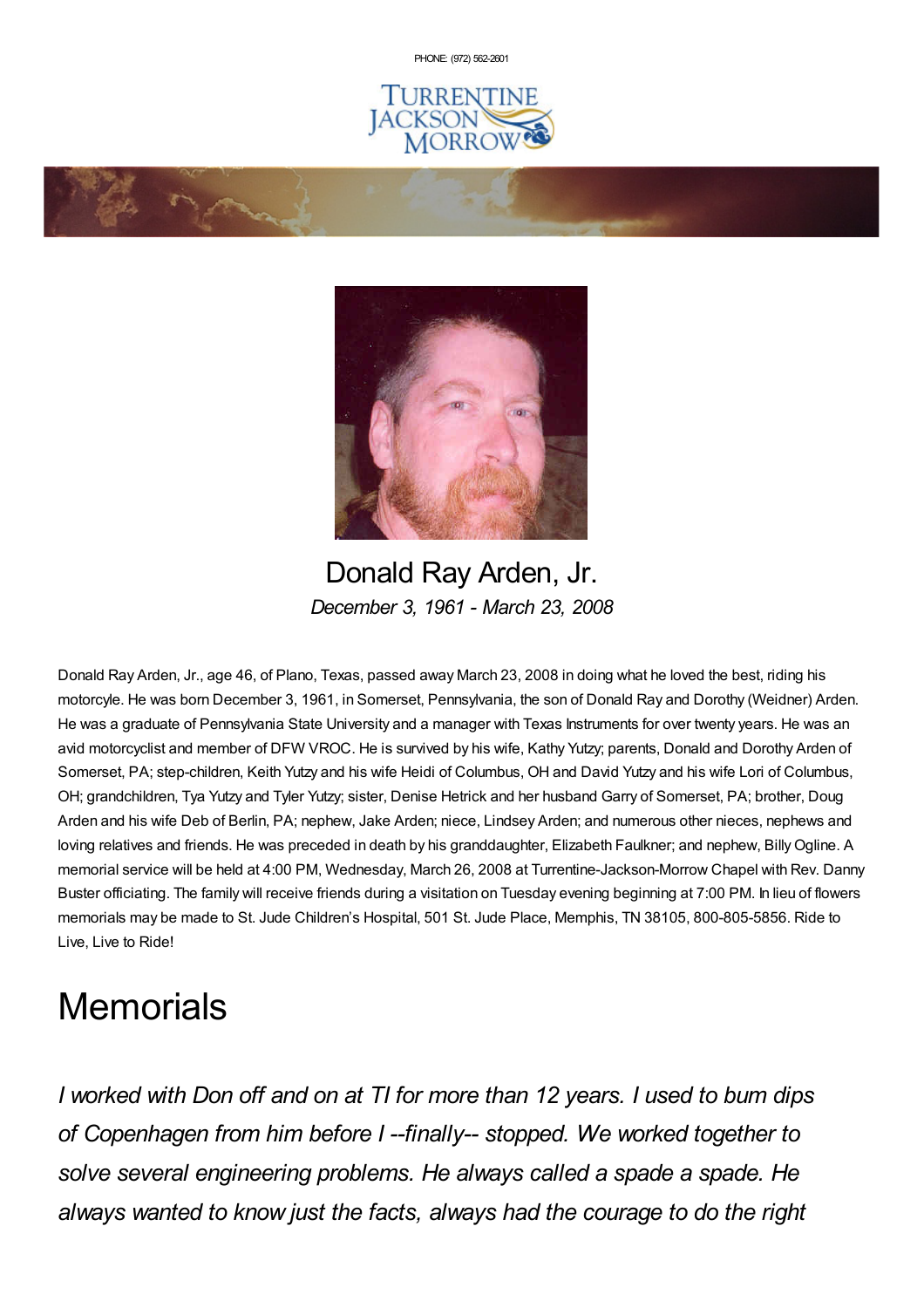*thing, however painful. He was a great engineer with a methodical, precise engineering mind. Don was one of a kind and I was so sorry to hear about the accident.*

## **CHRIS BOWLES, APRIL 18, 2008**

*I've known Ardy since gradeschool and played highschool football with him...he was one heck of a linebacker. A super guy from a great family and will be missed.*

**GEORGE J. COYLE, APRIL 14, 2008**

*Met Don in passing at TI many times and parked bikes with him in the TI lot. I always admired his handle bar grips with the laces. Remember the good times and our thoughts and prayers are with you.*

## **PETE MOTE, APRIL 2, 2008**

*Kathy I was shocked to hear about Don and am still in disbelief that he's really gone. I was so looking forward to riding with you guys from Colorado to Oregon this summer. Don is and will be missed by more people than he would ever have believed and even though I didn't know him well I will miss him greatly. I hope to see you on the road, I'm sure that's what Don would want for you. Take comfort in knowing that we'll all be able to see Don and all the others someday and you'll be riding with him again. Take care.*

**MARK "BRILLO" TEMPLETON, MARCH 29, 2008**

*sorry to hear of your tragedy you are in our prayers God be with you in your sorrow and your families too We love you*

**JOHN &VIOLA SAYLOR, MARCH 29, 2008**

*In your time of sorrow our thoughts are with you.*

**BILL AND LAURETTA WILLIAMS, MARCH 29, 2008**

*We are friends of Donald's father from Somerset, PA. You have our deepest sympathy.*

# **LARRY AND DEBBIE KOWATCH, MARCH 29, 2008**

*Our condolences and prayers to the Arden family. Keep riding Don. Are prayers are with you. Rusty & Joan*

#### **RUSTY & JOAN MARTZ, MARCH 28, 2008**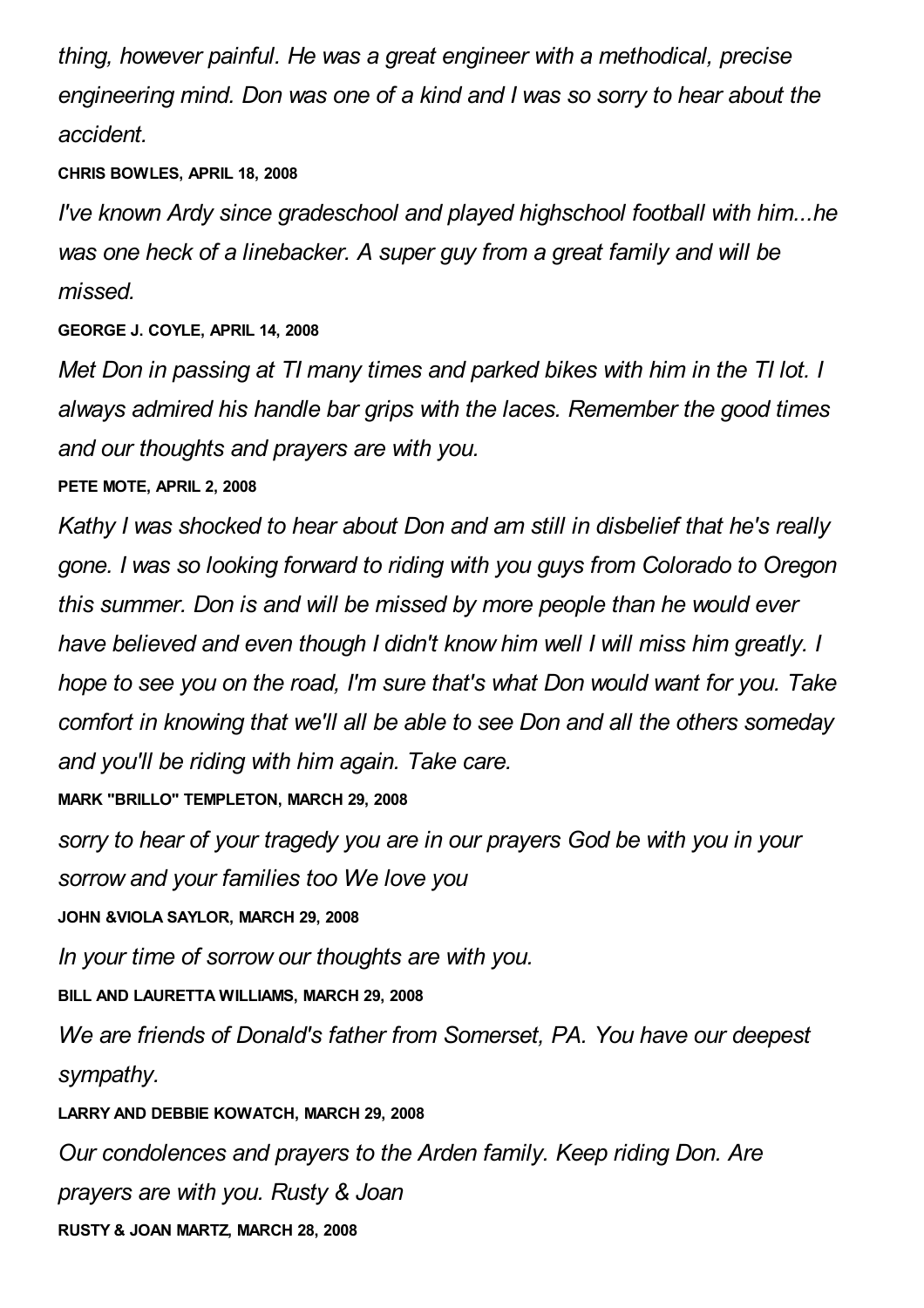*It's times like this we find family MOST important, and now knowing how quickly things happen,we must find the strength to give support and prayer to help the families deal with such a great loss. Dwayne,Deanna, & Abigail Wiedner*

## **DWAYNE,DEANNA, AND ABIGAIL WIEDNER, MARCH 28, 2008**

*Our deepest sympathies go out to Kathy and the Arden Family. From all we heard over the years Don must have been a wonderful human being. Our thoughts and prayers are with you during this most difficult time.* **SCOTT & WENDY ROSS, MARCH 27, 2008**

*To Don's Mom and Dad, we are so sorry for the loss of your son and to our Kathy, first of all,we love you. We know that we can,t know how you are hurting and we can,t be there to wrap our arms around you but our prayer is that you will feel the presence of god and know that he is going to carry you thru this. We were so glad we got to see him this past Christmas.*

**BROTHER GARY AND DEBBIE OGLINE, MARCH 27, 2008**

*Although I never had the pleasure to meet Don, I know from conversing with him on the ROG site that he was a man full of love of life. My most sincere condolences to Kathy and all of Don's family and friends. I know he'll be missed.*

# **BRIAN 'DIABLO' WOTTLE, MARCH 27, 2008**

*I wish to express my deepest sympathy with thoughts and prayers to you and your family.*

## **ADELINE M RHODES VIEREGGE, MARCH 27, 2008**

*My best thoughts for Kathy and family. I rode with X, along with our mutual friends, many times. His wit, heckling ability, and ride reports are the way it should be done. With friendship, camaradery, and pleasure.*

# **MIKE "WOODY" WOODALL, MARCH 27, 2008**

*There are too many memories to list from the 10 years we rode together and the miles we shared. Kathy, you have our deepest condolances. You are very much a part of those memories and you and Don had something that was obviously very special. Don will be missed more than he could have ever*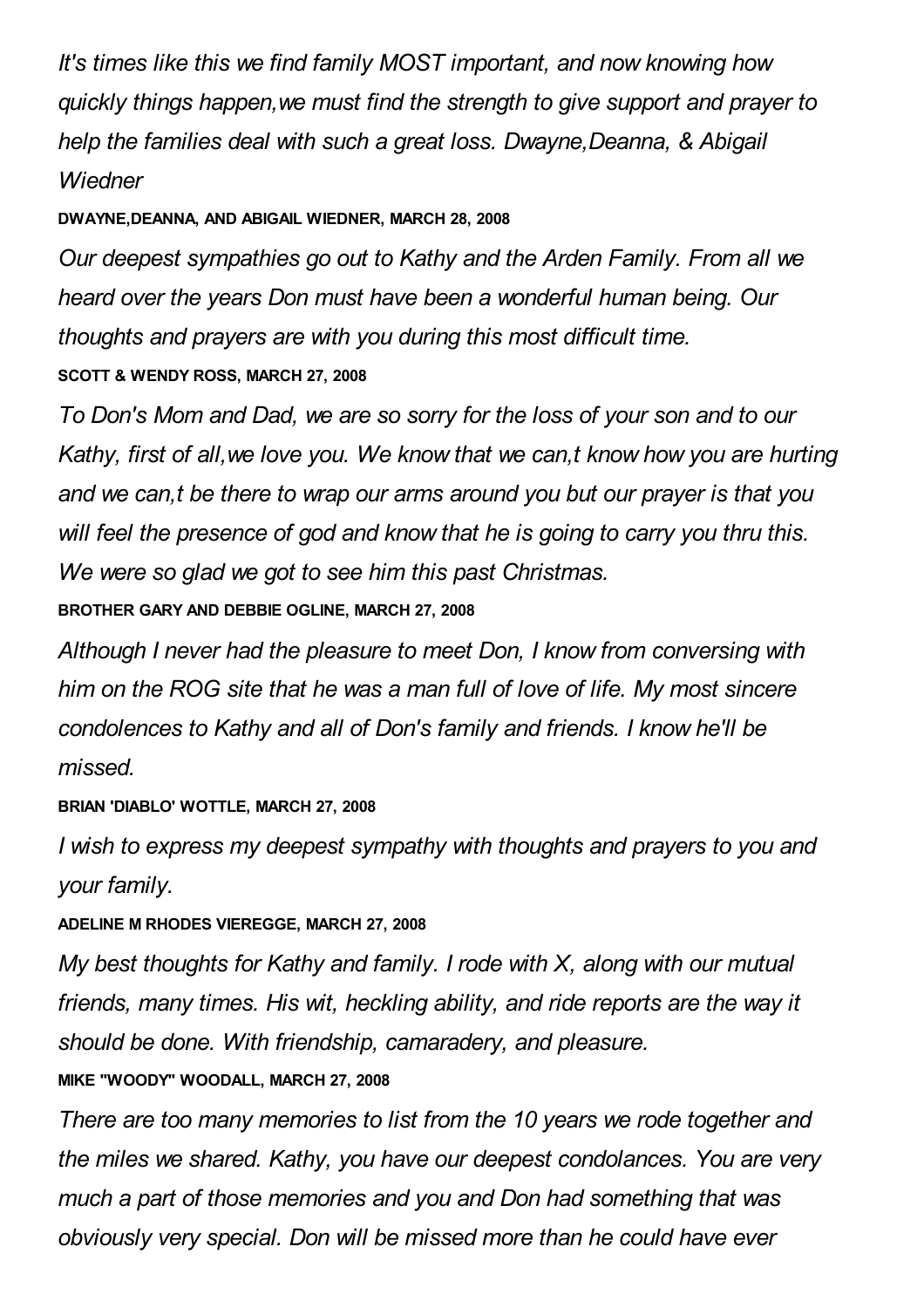## *imagined.*

#### **JOHN & CASS "COYOTE" SHREVE, MARCH 27, 2008**

*For though I never had the opportunity to meet Don and Kathy, I feel as if I do know them. I had the awesome chance to look at your pictures and read about your travels and to see the love that is seen in those pictures...Thank you for sharing your life with us. I also own a Rogue and love the freedom, wind, friends, and love that owning a motorcycle gives us that ride them. My deepest sympathy goes out to the family and friends of this great couple. My heart is broken to hear about a tragedy as this one. I pray that you will be given the strenght to move forward and to also know that a complete stranger whom never met you guys is hoping and praying for you. Peace be with you. Russ Lindstrom ROG 525 US Army Retired Special Opns*

## **RUSS LINDSTROM, MARCH 26, 2008**

*I was so sad to hear of Don's death. I have not been in touch with Don since high school but often think of him. I'll always remember his sense of humor and friendship. My sympathy to his family. God bless you Don.*

#### **MARCELLA BERMUDEZ, MARCH 26, 2008**

*Our hearts and deepest sympathy go out to all our family and friends. Don will be missed by so many.*

#### **MARK AND SUSAN WOY, MARCH 26, 2008**

*My sympathies to Kathy and all the Arden Family. I had the pleasure of working with Don for many years at TI and always enjoyed his honesty and good cheer. We have all lost a good friend.*

#### **JIM GALLIA, MARCH 26, 2008**

*I am honored to have known Don. He and Kathy were there when I put my bike in a ditch on December 31, 2005. Don remained until the wrecker removed the bike. Then he and Kathy came to check on me at the hospital and comforted my wife. I will be forever grateful for your kindness to me. My prayers are with the family as they remember the wonderful 44 years Don was with us. God bless.*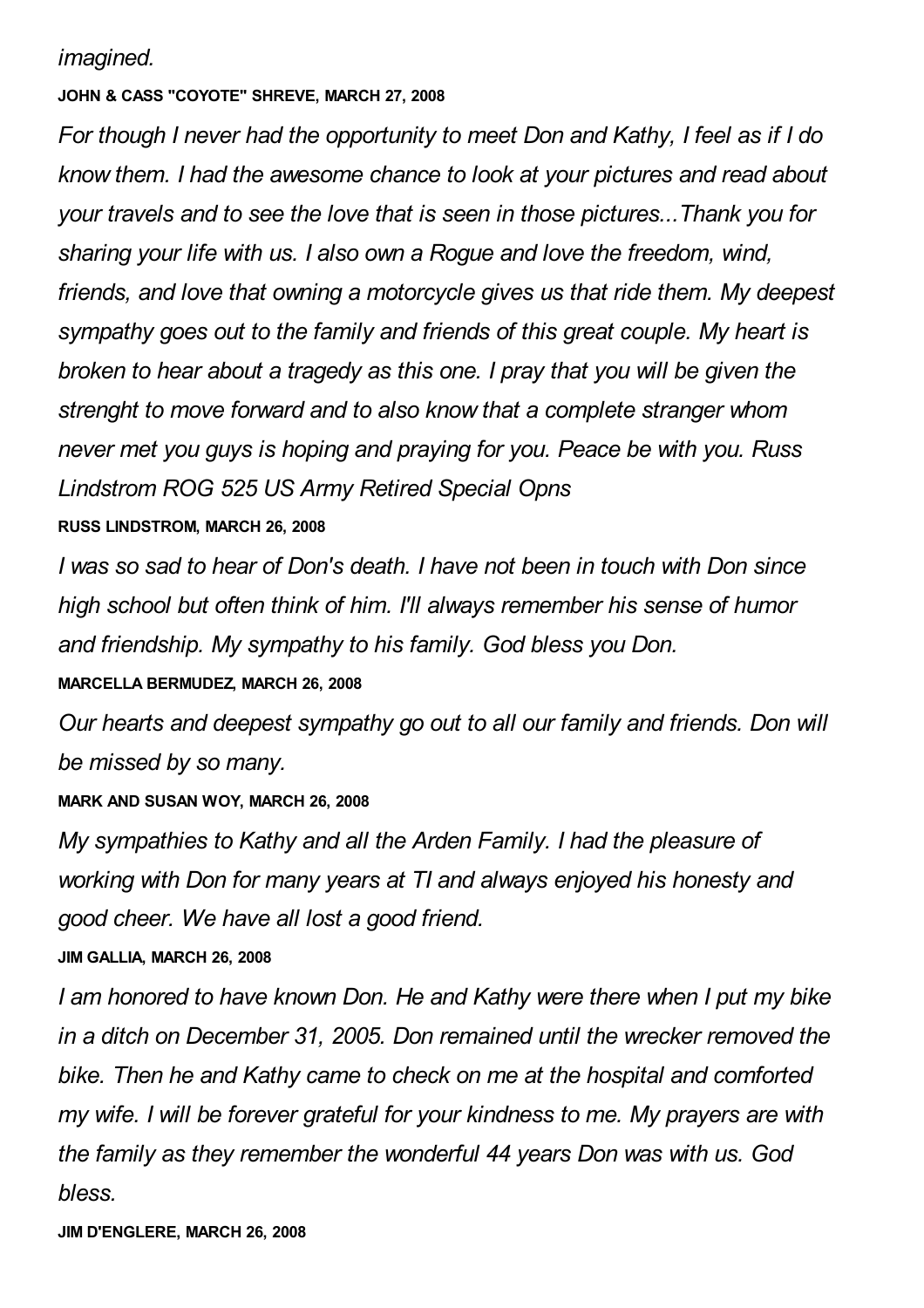*Dear Arden Family: Please know that our thoughts & prayers are with you all during this difficult time. You have our deepest, deepest sympathy. Love the Fanales, Doug, Carla & Cory (Somerset, PA)*

## **CARLA J. FANALE, MARCH 26, 2008**

*Runt,my thoughts and prayers are with you.The DFWVROC group will not be the same without "X".I wish you the best in your future,Remember you always have a home with DFWVROC.*

**MIKE "RAINMAN" DEAN, MARCH 26, 2008**

*Our thoughts and prayers are with your family. Kit and Jerry Brant* **JERRY D. BRANT, MARCH 26, 2008**

*Corvette and I would like to offer our condolences, Kathy. We met you and X when we came to HCR in '06. The two of you, and the rest of the HCR gang welcomed us with open arms. Your loss is the world's loss, we need more people like X, not less of them. Our thoughts and prayers are with you.* **JOE 'MAL' BLANC, MARCH 26, 2008**

*Condolences to Runt and family.*

**PAUL "BADLUCK" MASCIANTONIO, MARCH 26, 2008**

*kathy, everytime you sent me a letter, it was filled with wonderful things that don had given to you, letters filled with love for don. I can only say that don was one of the best. now i pray that the lord is giving back to him all the gifts of love that he so unselfishly gave. our prayers and thoughts to you and the family.*

**CINDY AND RICK MIRANDA, MARCH 26, 2008**

*My thoughts and prayers go out to all of Don's family and friends. John* **JOHN WATKINS, MARCH 26, 2008**

*Would like to let everyone know that our thoughts and prayers are with you all. Prayer is the place where burdens change shoulders. May the God of hope fill you with all joy and peace in believing, so that you will abound in hope."Romans 15:13" May God send his love like sunshine in his warm and gentle way to fill each corner of your heart each moment of today. Feel our presence with you today.*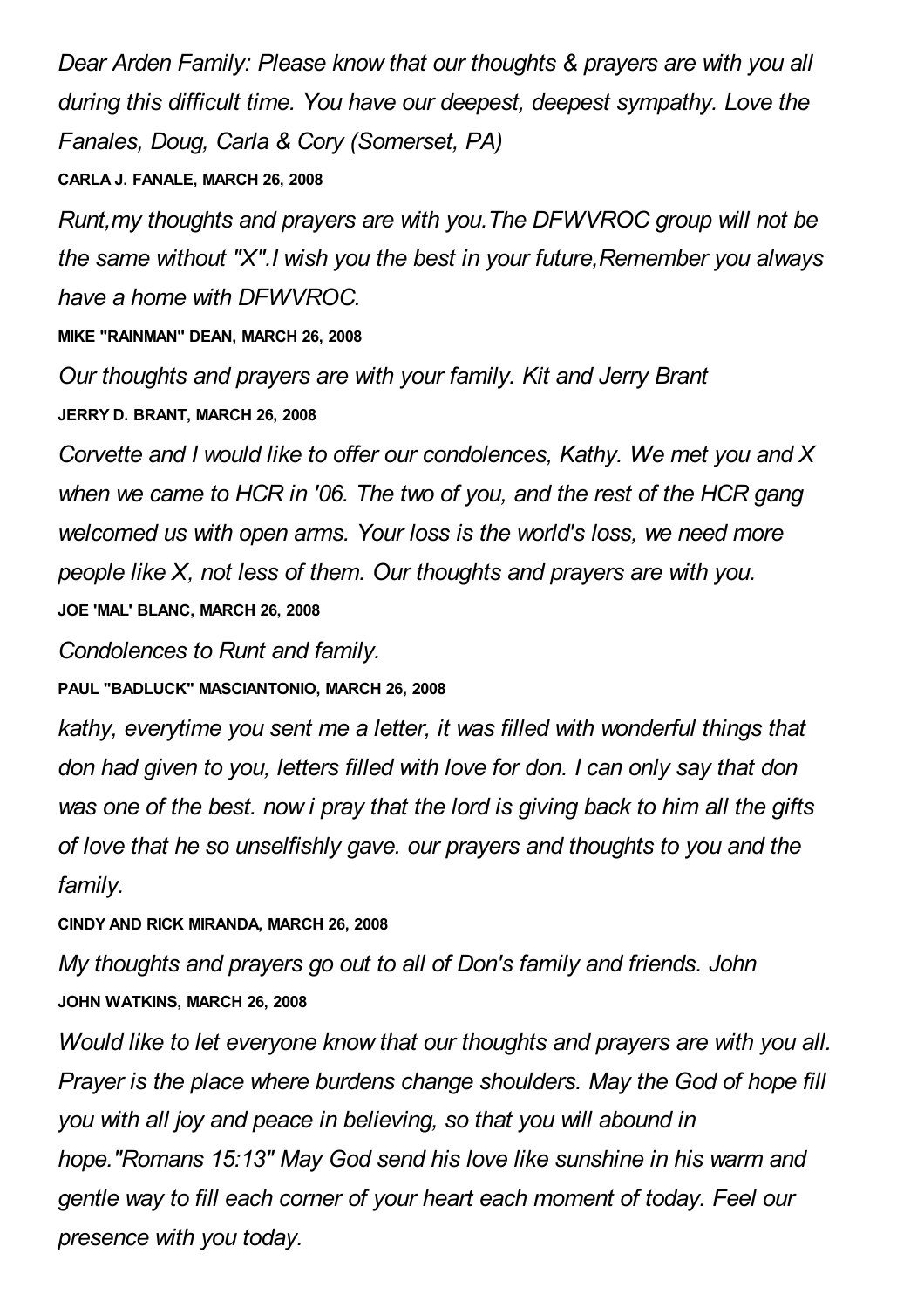*"Runt", I'm deeply saddened to hear of your loss, the world's loss. "X" made this a better place for those of us that knew him and even for those that didn't. I always looked forward to seeing you guys, rallies and VROC gatherings won't be the same. He'll be sorely missed.*

**BOB "JOKER" DENNEY, MARCH 26, 2008**

*A great guy who made a difference no matter what he did.*

**CHARLES C HEFNER, MARCH 26, 2008**

*I met Don and Kathy at the Hasienda Hasta la Vista in Florida last October and knew in an instant he was someone special, in a very special way. There is a large hole in a small part of the world today, I'm a better person for having known Don even for a short while. Thoughts and prayers for Kathy, family and friends. RIP X*

**JAMES "TALON" WIERS, MARCH 26, 2008**

*We send our sympathy and deep sorrow. You are in our prayers.*

**LONNIE AND PAT WATSON, MARCH 26, 2008**

*Our thoughts and prayers are with the family.*

**JOHN & MARY ANN MCGINNIS, MARCH 26, 2008**

*We are so sorry for your lose.*

**BOB & MARGARET CHARNEY, MARCH 26, 2008**

*Thanks, Don, for helping me focus on the important things of life. May you be eternally remembered by all those who love you as the brother you truly are. Prayers for Kathy and all of your family and friends - you will be missed. S~ \_^\_*

**STEVE 'SCORPION~' THURGOOD, MARCH 26, 2008**

*Our deepest sympathy to you and your family.*

**ED AND MARGARET CRAMER, MARCH 26, 2008**

*I was always in awe of how much he rode his motorcycle and how quickly he would set up the ergonomics of a new bike. I enjoyed riding with Don and seeing Kathy on the back with her little beeny helmet and smiling face. I will miss him and his posts telling where he had been and how the day was*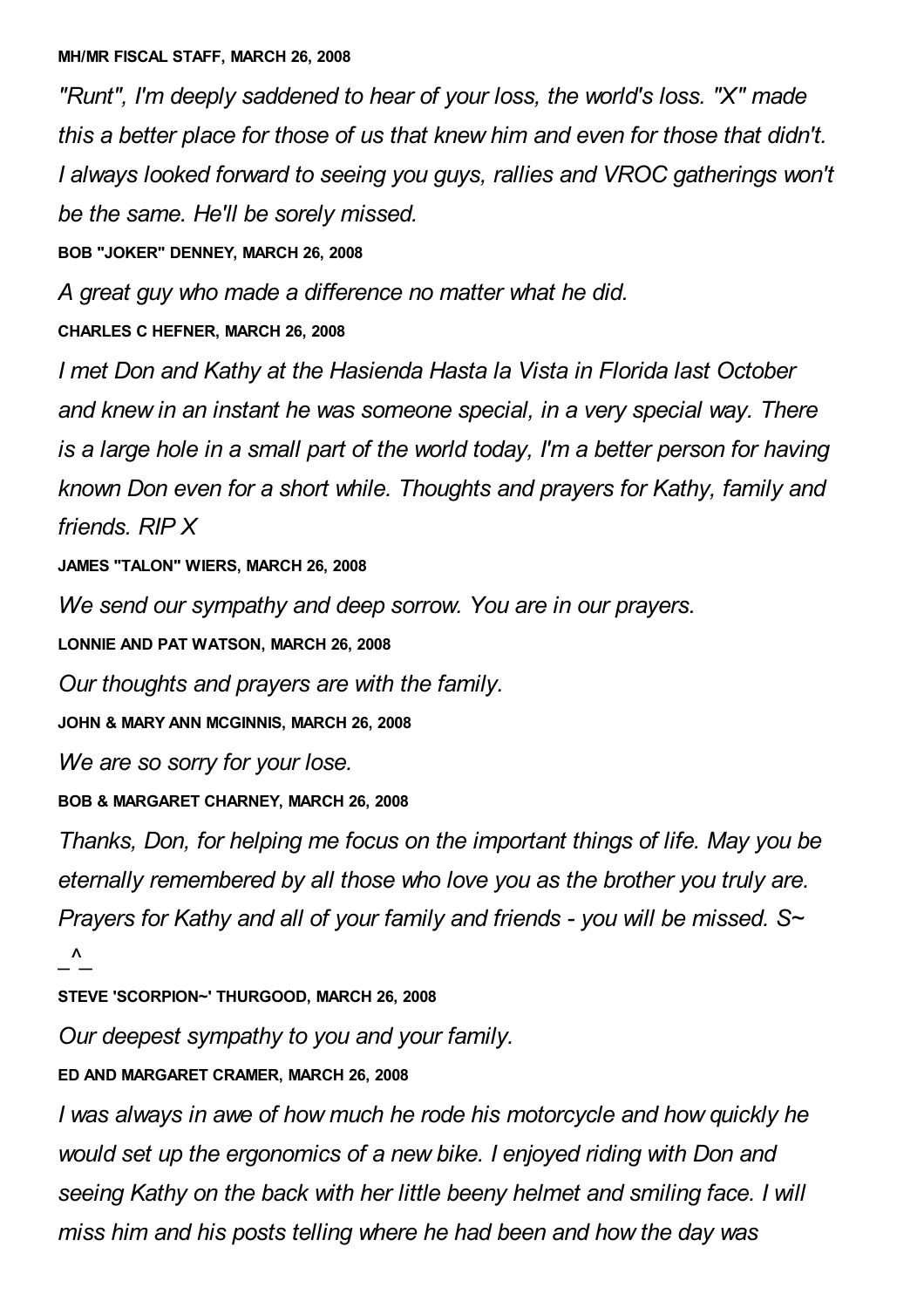*pleasing. RIP* **CHARLEY VORHEES, MARCH 26, 2008** *We are friends of the family from Somerset, PA. Our thoughts and prayers are with you.* **RICK & SHERRY MURRAY, MARCH 26, 2008** *You have our sympathy* **EDITH MURRAY, MARCH 26, 2008** *You have our sympathy* **BRADLEY MURRAY, MARCH 26, 2008** *Our thoughts and prayers are with you in Don't time of departure from this earth and his moving on to be with our Lord. May God bless you all.* **RICK & AMY MEYERS, MARCH 26, 2008** *Kathy....So shocked and sorry to hear of your loss. You are in our prayers. Ellie and Bill Soisson* **ELLIE & BILL SOISSON, MARCH 26, 2008** *Dear Dorothy and Don, I am so sorry to hear about your loss! You guys have always been like family to me. I can only hope that thru the love and support of your family and friends you can get thru this difficult time. I love you guys! Once again I am so sorry.* **JENNIFER BOWLBY, MARCH 26, 2008** *Kathy, I just heard about your loss today. I am so sorry. My heart is bleeding. X was a wonderful guy.* **NORMAN "STARCH" PURSLEY, MARCH 26, 2008** *Our most sincere sympathy Denise, Gary and family. Our prayers are with you. Somerset, PA* **ORIE & SALLY MANGES, MARCH 26, 2008** *Kathy, Please know you have our deepest sympathy. Our thoughts and prayers are with you.* **ERIC & LAURA KING, MARCH 26, 2008** *In my memory, Don will always be the no-nonsense guy, who got things done. He will always be remembered for his one liner emails. Don, may your soul*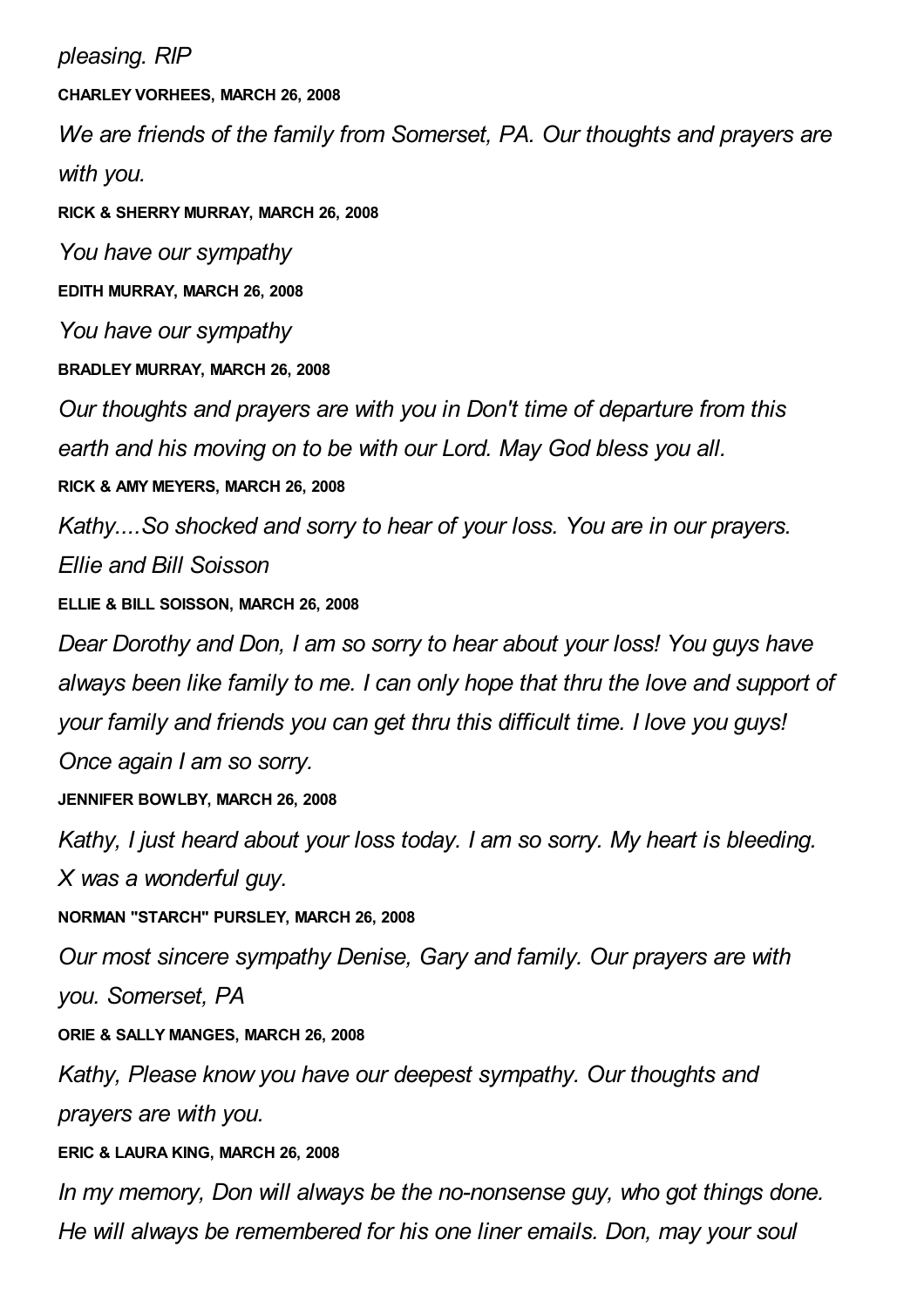## **MAVERICK INDIA TI, MARCH 26, 2008**

*With deepest sympathy, my thoughts and prayers are with you and your family during this time of sorrow.*

## **STEVE CHAMBERLAIN, MARCH 26, 2008**

*Our most sincere condolences in the loss of Don, he will be missed by many. We are grateful for the opportunity to meet Don and Kathy, seeing them at our house last October ws one of the highlights of the Last Big bash. By living life to the fullest, Don set quite an example for the rest of us to follow. Godspeed Don, keep an eye on us, will ya? And say hi to those you've joined ahead of us....*

## **SCOTT & MARGOT SPRANKLE, MARCH 26, 2008**

*I only met Don once in Eureka Springs AR in 2003 and found him to be quite an intelligent person. Not one to mince words with, either. A very nice person that knew how to handle a motorcycle. Even though I didn't know him all that well, there is still a hole in my life. Kathy, I am so sorry for your loss. I pray that God holds you and hour family in His arms for as long as you need Him to.*

# **DAVID J CALHOUN, MARCH 26, 2008**

*With deepest sympathy our thoughts and prayers are with you. Wishing you peace and comfort during this difficult time.*

# **DEAN & DORIS MURRAY, MARCH 25, 2008**

*I never had the pleasure of meeting X ,and from all I have read it was definetly my loss. Prayers for X and his family. RIP*

# **STEVE DONAT, MARCH 25, 2008**

*I worked with Don at TI. I always admired his straight forward personality. He was one of a kind and he always made time to listen. I'm deeply saddened by his loss. My thoughts and prayers are with you.*

# **MANJUSHA SHANKARADAS, MARCH 25, 2008**

*We share your grief today in losing Don, and your joy in having had the chance to know him. Don was a tough cookie with a gentle hand and a heart of gold.*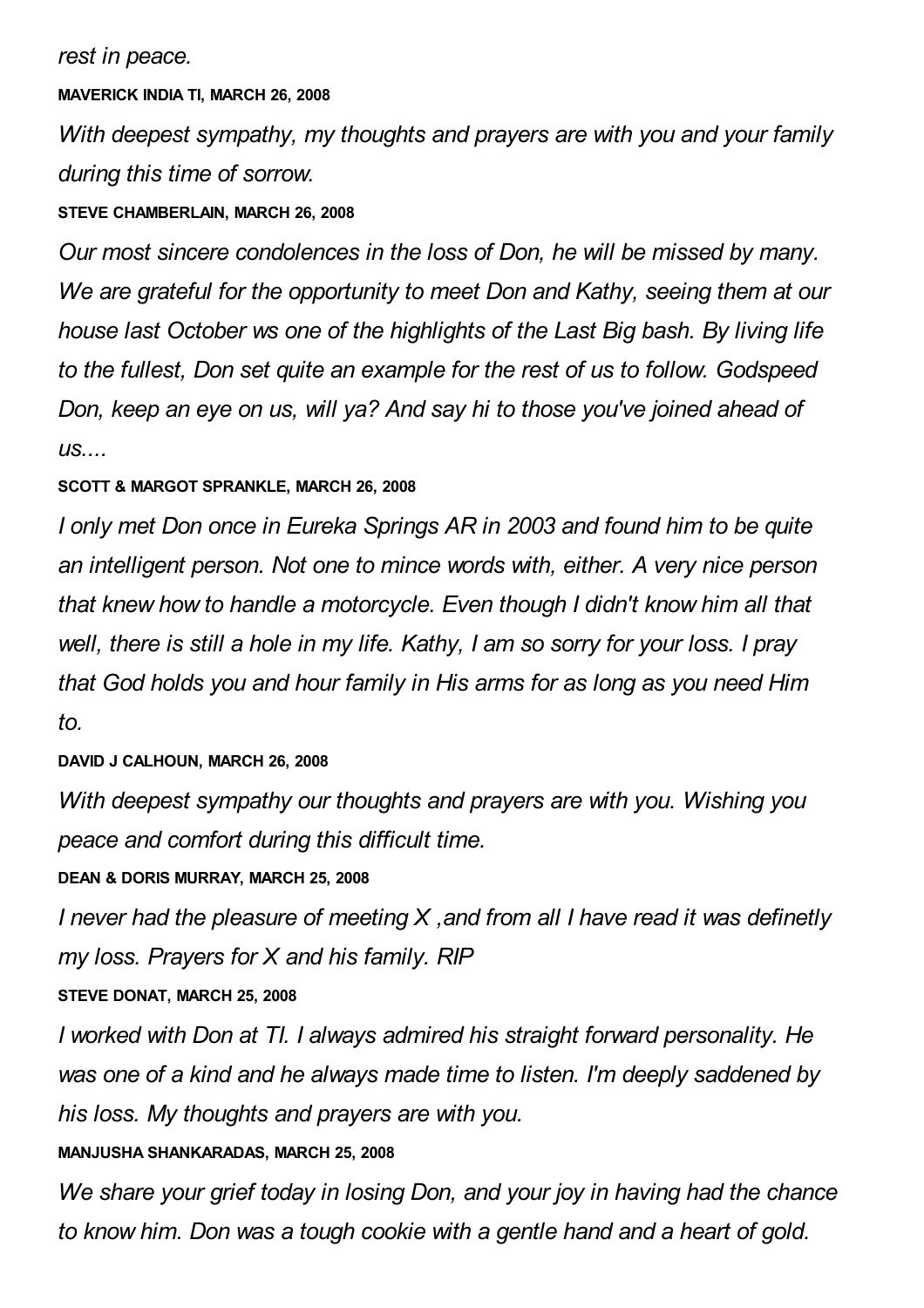## *May he rest in peace.*

**DAVE CAFFO, MARCH 25, 2008**

*I met X and Runt through our Vulcan Riders and Owners Club, first in Eureka Springs, Arkansas in 2003 and then again at the Hill Country Ride in 2006. A nicer guy you couldn't find.... My prayers are with you Kathy, and your family during this tough time.*

**DONNA "BLONDY" BOROUGHS, MARCH 25, 2008**

*On behalf of Somerset Class of 1980 I would like to extend our deepest sympathies to the Arden family. As a member of the class Don held a special place in all of our hearts and he will be truly missed. May Gods love heal your broken hearts and provide comfort to all. In the spirit of the "Wild and Crazy Class of 80" May his memory ride on forever.*

**CHERYL KIMMEL - SCHROCK, MARCH 25, 2008**

*Our thoughts and prayers are with you all. With love and our deepest sympathy.*

**DAN, DIANE & LACI WIEDNER, MARCH 25, 2008**

*Kathy, My heart felt sympathies go out to you and Dons family. although i only met him once He seemed like such a nice person. He will surely be missed. You are in my prayers For God to help you through this troubled time.With love and sympathy Donna,*

**DONNA MARIE HAY, MARCH 25, 2008**

*Heart felt sorrow and with all our prayers.*

**MAUREEN HOT SAUCE DOTY, MARCH 25, 2008**

*Best wishes with lots of thoughts and prayers*

**MARTY COWBOY WEAVER, MARCH 25, 2008**

*We are so sorry for your loss. Our thoughts are with you as well.*

**LYNN,LACIE,RICK,LEVI TRIMPEY-BRYNER, MARCH 25, 2008**

*Even though we lived far apart we still got to see each other every now and then. And ill never forget those times. Like when we got to ride the motorcycle through town. And i can't forget playing the wii with him that was the best christmas I probably ever had. I loved when you would sent pictures and cards.*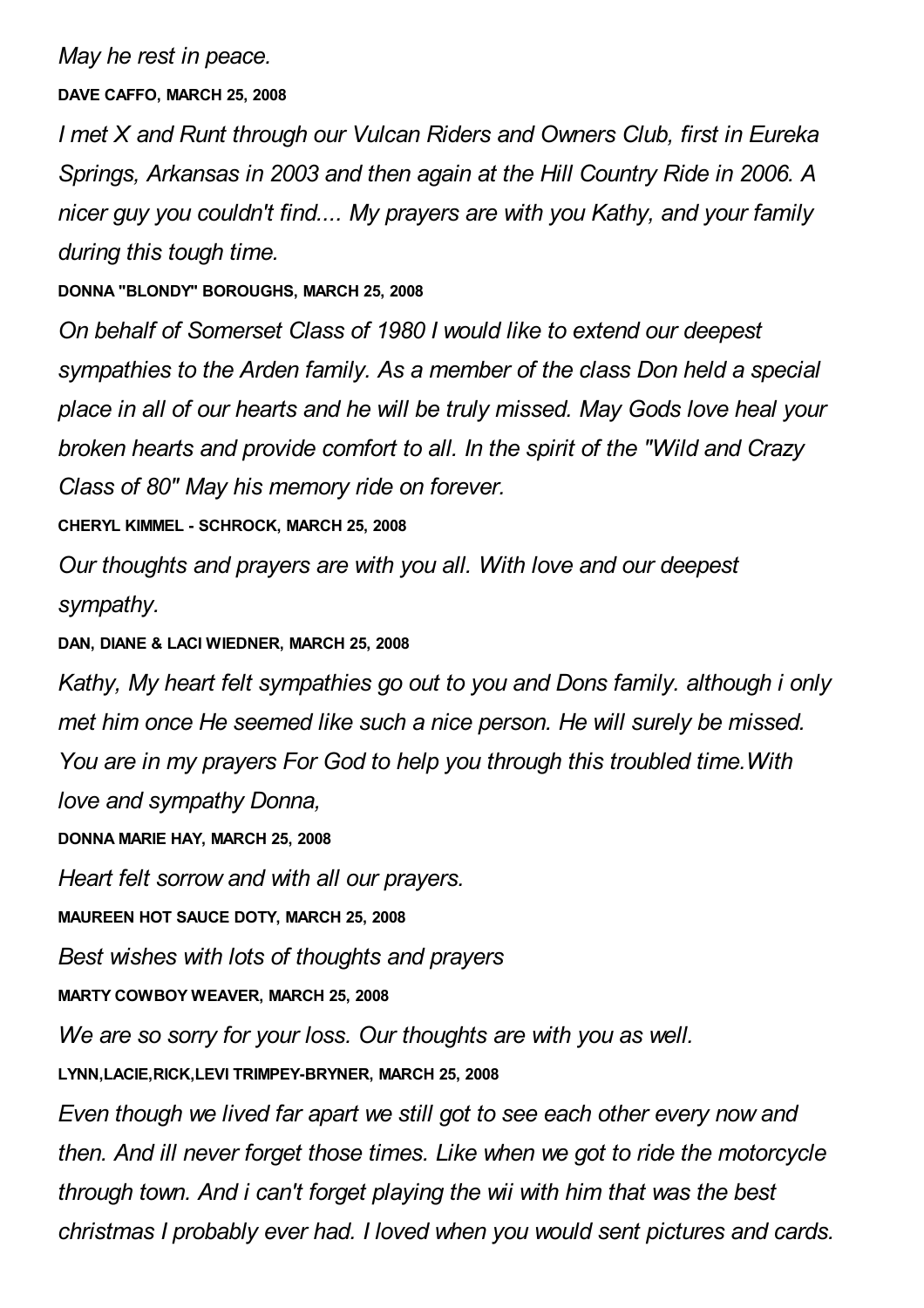*It's hard to think he won't be there anymore for me. I hope Kathy will be strong and everyone will return safe. I just wanted to let them know how much I loved my uncle. I miss everyone down there. love, Lindsay Arden*

**LINDSAY MARIE ARDEN, MARCH 25, 2008**

*Thinking of you Kathy and will forever miss you uncle Don. Jake Arden* **JAKE ANDREW ARDEN, MARCH 25, 2008**

*Kathy and family, I am so sorry for your loss. There is nothing I could say or do to take away your pain, but just know that you will always be in our hearts and our prayers.*

**TONYA, JAMES, AND LILLIAN AMES, MARCH 25, 2008**

*Our thoughts and prayers are with you and you family. Such a loss for us all. Bob & MIcky Helmick Fellow TI'er*

**BOB & MICKY HELMICK, MARCH 25, 2008**

*May GOD bless and keep you bringing you comfort and understanding during this time of such tragedy and sorrow. Our hearts go out to you and your family. You all are in our prayers.*

**RICK & SUSAN RUSSELL, MARCH 25, 2008**

*Our thoughts and prayers are with you. May God's love and peace surround you during this difficult time. With love and deepest sympathy, Mark and Linda* **LINDA ZELLEM, MARCH 25, 2008**

*Kathy- Our heart felt sympathies go out to you and the Arden family. Don was a great man and will be sadly missed by all. We will keep you in our thoughts and prayers during this very difficult time. Just remember, Don is now looking down on you and he'll always be in your heart. Deepest sympathies.* **DENNIS, GINA & DEKLIN HOFFMAN, MARCH 25, 2008**

*Don, You made your last TI India trip just 10 days back .You found time to personally catchup with many of us inspite many other commitments ...I can't believe you are gone..just like that.. For those who knew you - you restored faith - that it's possible to be a person of unwavering integrity - and make place for oneself in this increasingly complex world. This - along with an amazing intellect and clarity - are the unique capabilities you brought to the workplace.*